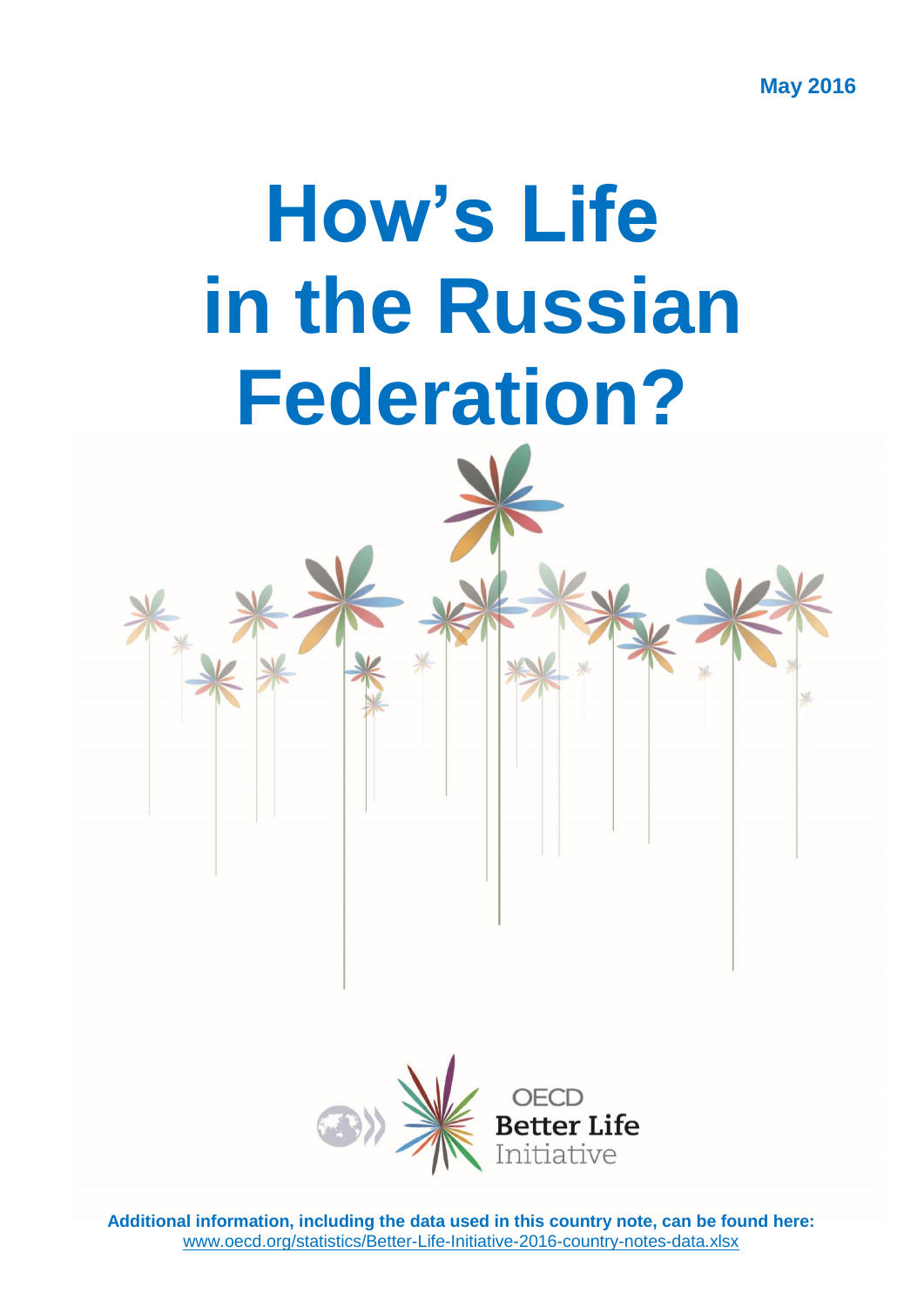

The **OECD Better Life Initiative**, launched in 2011, focuses on the aspects of life that matter to people and that shape their quality of life. The Initiative comprises a set of regularly updated well-being indicators and an analysis, published in the *How's Life?* report as well as an interactive web application, the *Better Life Index*. It also includes a number of methodological and research projects to improve the information base towards a better understanding of well-being trends and their drivers.

The OECD Better Life Initiative:

- Helps to inform policy making to improve quality of life.
- Connects policies to people's lives.
- Generates support for needed policy measures.
- Improves civic engagement by encouraging the public to create their own *Better Life Index* and share their preferences about what matters most for well-being.
- Empowers the public by improving their understanding of policy-making.

This brochure presents **selected findings for the Russian Federation from the** *How's Life?* **report** (pages 3- 4) and shows what **Russian users of the Better Life Index** are telling us about their **well-being priorities** (page 5). A supporting Excel file with the data underlying the graphs shown in this note and further information is available here: [www.oecd.org/statistics/Better-Life-Initiative-2016-country-notes-data.xlsx](http://www.oecd.org/statistics/Better-Life-Initiative-2016-country-notes-data.xlsx).

## **HOW'S LIFE?**



*How's Life?*, published every two years, provides a comprehensive picture of well-being in OECD countries and other major economies by bringing together an internationally comparable set of well-being indicators that the OECD considers as essential to a good life. It looks at people's material conditions and quality of life across the population in eleven dimensions including: income and wealth; jobs and earnings; housing; health status; work-life balance; education and skills; social connections; civic engagement and governance; environmental quality; personal security; and subjective well-being.

The *How's Life? 2015* report includes for the first time a set of indicators to measure the stocks of resources that help to support **well-being over time**. The report also contains three special chapters focusing on **child well-being**, **volunteering** and **regional well-being**.

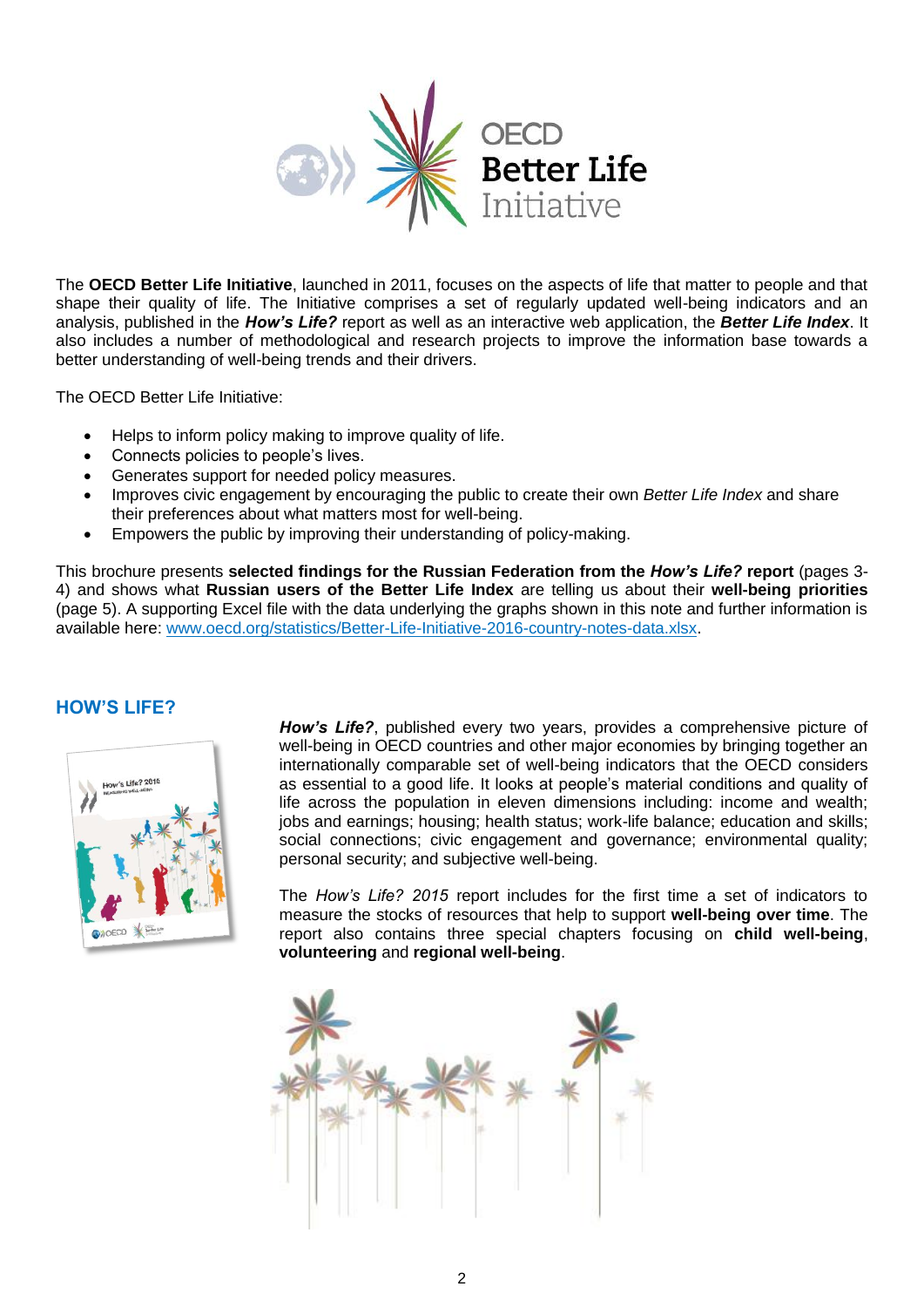# **HOW'S LIFE IN THE RUSSIAN FEDERATION IN 2016?**

Compared with OECD countries, Brazil, Latvia and South Africa, the Russian Federation has some areas of relative strength and some areas of relative weakness across the OECD well-being dimensions. In terms of education and skills, 94.7% of adults have attained at least an **upper secondary education**, much higher than the OECD average of 76.4%. However, the **cognitive skills** of Russian 15-year-olds (as assessed in the OECD's PISA study) are below the OECD average. In 2014, the employment rate in the Russian Federation (69.3%) was above the OECD average and **long-term unemployment** (1.5%) was well below the OECD average of 2.6%. Additionally, almost no Russian employees regularly **work very long hours** (50 or more per week), while 13% of OECD employees do so.

On average, Russian people live in dwellings with less than 1 **room per person**, compared to an OECD average of 1.8 rooms, and 14.4% of Russians live in **housing without basic sanitation**, which is much higher than the OECD average (2.1%). Only 49% of Russians are satisfied with the quality of their local water, while the OECD average is 81.1%. **Air quality** in the Russian Federation (measured as average concentration of PM2.5 in the air) is just below the OECD average.

Life expectancy at birth in the Russian Federation is around 71 years, 9 years below the OECD average (of almost 80 years). In terms of personal safety, the rate of **homicides** is almost 3 times higher than the OECD average and only 52.9% of Russians **feel safe** walking alone **at night**, compared to 68.3% in the OECD on average. Finally, the **life satisfaction** of Russian people (who report an average score of 6.0 on a 0-10 scale) is below the OECD average level (6.5).

### **Current well-being in the Russian Federation**





## **RESOURCES FOR FUTURE WELL-BEING IN THE RUSSIAN FEDERATION**

Beyond measuring well-being today*, How's Life? 2015* looks at some of the resources (or "capital stocks") that will shape people's well-being in the future. These include aspects of **natural capital**, **human capital**, **social capital** and **economic capital**.

For example, **natural capital** refers to critical assets in the natural environment and can include minerals, energy resources, land, soil, water, trees, plants and wildlife, but also broader ecosystems. In the Russian Federation, there are 56.5 square km of **forest area** per thousand people, 7 times more than the OECD average. However, in 2012 annual **greenhouse gas emissions** from domestic production were around 16 tonnes per person, which is around 2 tonnes higher than in 2000, and higher than the OECD average of 12.5 tonnes per person.

**Human capital** refers to the skills, competencies and health status of individuals. The **educational attainment of young adults**, for example, can be considered as an important indicator of the skills that are carried forward to the future. The share of Russian people aged 25-34 attaining at least upper secondary education is 94.4%, well above the OECD average of 83.6%. However, in terms of risks to future heath, 33.8% of Russian people report **smoking** every day, which is higher than the OECD average (18.8%).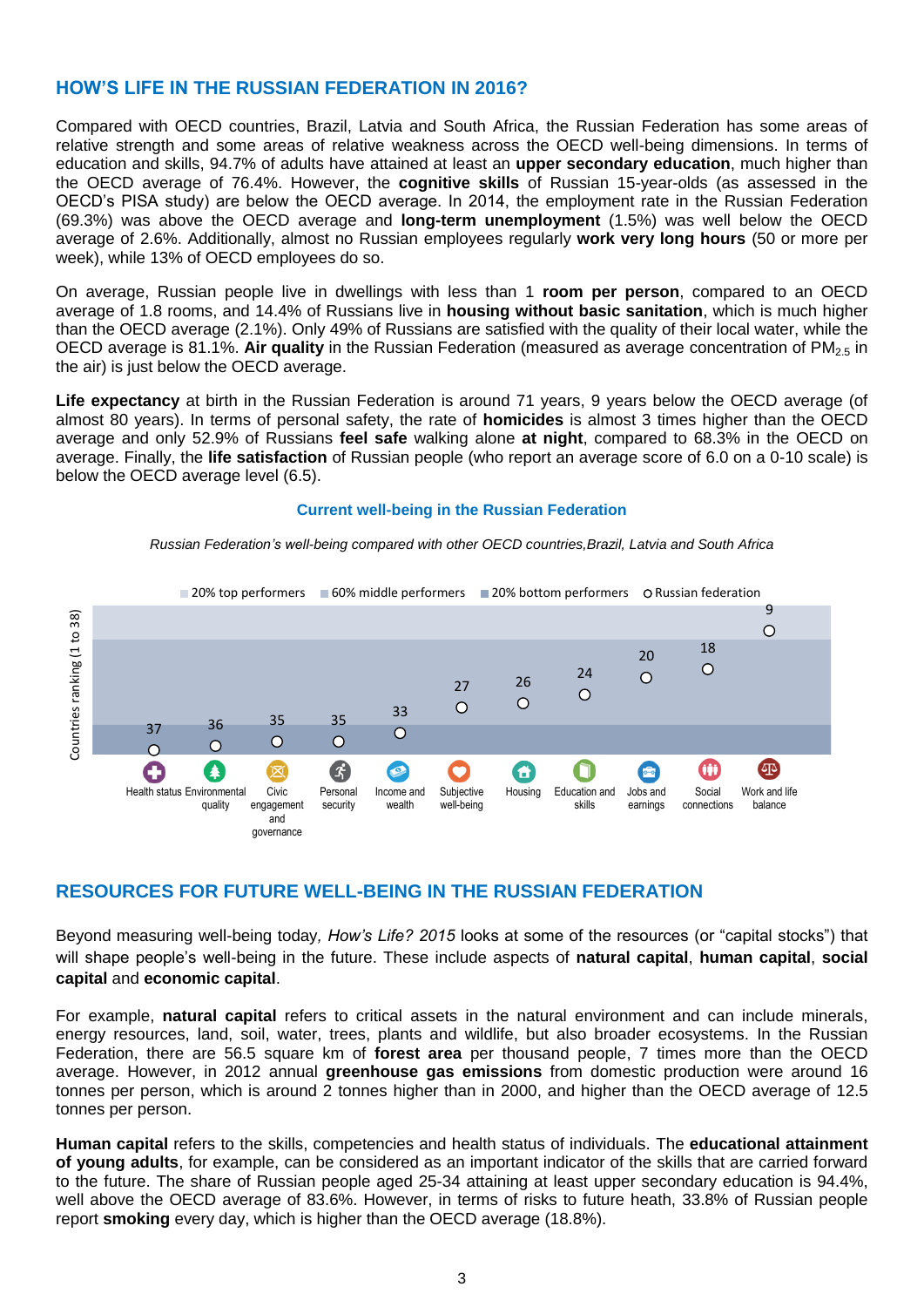# **GOING LOCAL: MEASURING WELL-BEING IN REGIONS**

**Where people live** has an important impact on their opportunities to live well, and there can be large differences in average levels of well-being in different regions within the same country. For example, **air quality** can vary substantially depending on where you live. In the Russian Federation, the Federal City of Moscow area has the highest level of average exposure to  $PM<sub>2.5</sub>$  air pollution, and Sakha Republic the lowest average exposure. The extent of regional variation in air pollution in the Russian Federation is comparable to the Italian one, which is larger than in most OECD countries and Brazil.



# **VOLUNTEERING IN THE RUSSIAN FEDERATION**

Volunteering makes an important "hidden contribution" to well-being, producing goods and services that are not captured by conventional economic statistics. The value of the time people spend on volunteering in OECD countries is estimated to be roughly 2% of GDP per year.

The **main sector of volunteering activity** in the Russian Federation is **education and culture**, followed by sports and social and health services. Volunteering through an organisation (termed "**formal volunteering"**) is less common in the Russian Federation than on average in the OECD. 19.1% of the Russian working-age population report that they engaged in formal volunteering at least once during the past 12 months, which lies below the OECD average of 34.2%.

**How often do people volunteer?** 63.4% of Russians who participate in formal volunteering do so less than once a month. The share of formal volunteers who volunteer every day is 6.6% and lies above the OECD average of 4.7%.

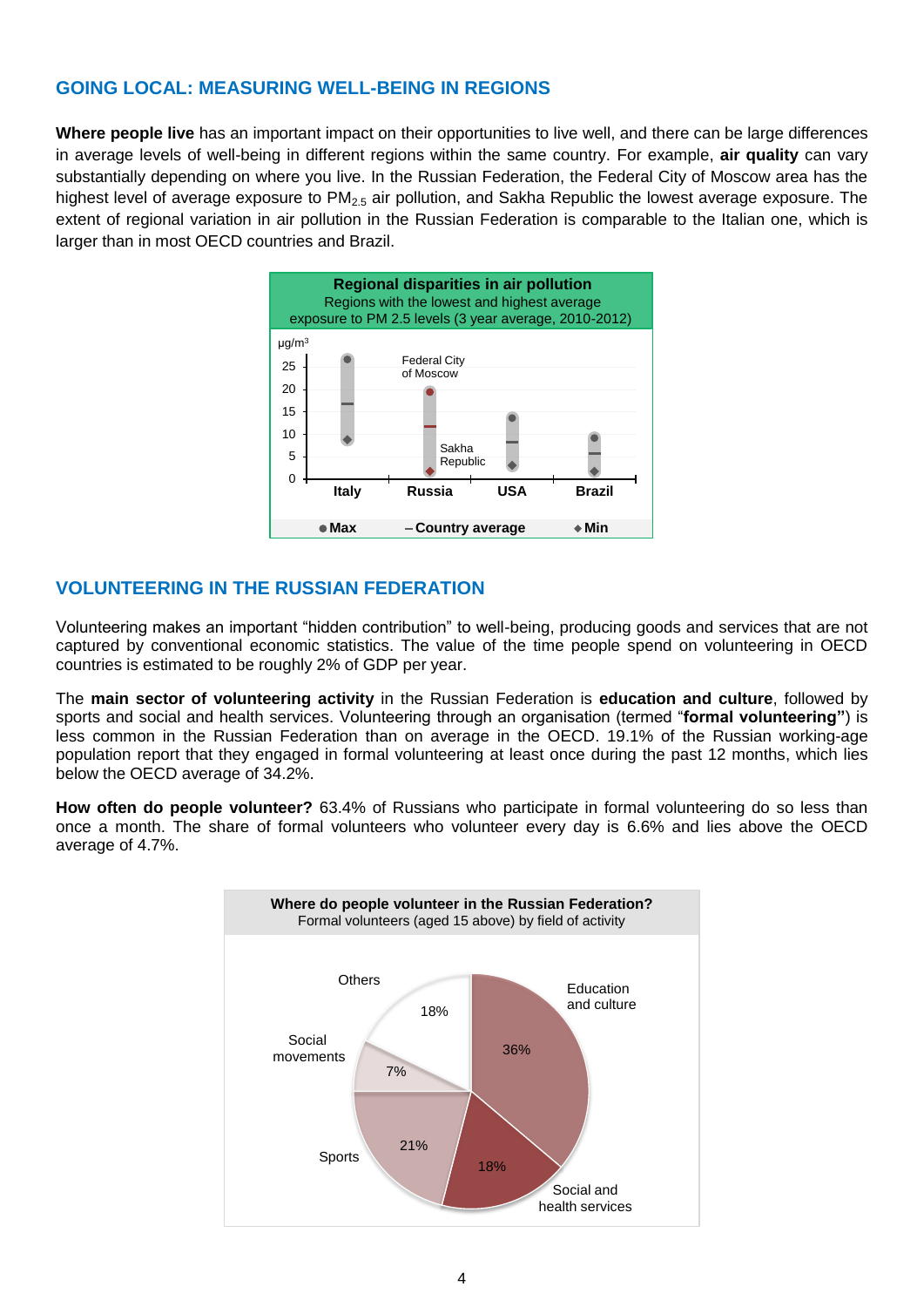# **BETTER LIFE INDEX**

The *Better Life Index* is an interactive web application that invites citizens to compare well-being across OECD countries and beyond on the basis of the set of well-being indicators explored in *How's Life?.* Users chose what weight to give to each of the eleven dimensions shown below and then see how countries' perform, based on their own personal priorities in life.



Users can also share their index with other people in their networks, as well as with the OECD. This allows the OECD to gather valuable information on the importance that users attach to various life dimensions, on how these preferences differ across countries, and according to the demographic characteristics of users.

## **WHAT MATTERS MOST TO PEOPLE IN RUSSIAN FEDERATION?**

Since its launch in May 2011, the Better Life Index has attracted **over eight million visits from just about every country on the planet** and has received over **17 million page views**. To date, over 236,500 people in the Russian Federation have visited the website, making the Russian Federation the 8th country overall in traffic to the website. The top cities are Moscow (28% of visits), Saint Petersburg (12%) and Yekaterinburg.

The following country findings reflect the ratings voluntarily shared by 2070 website visitors in the Russian Federation. Findings are only indicative and are not representative of the population at large. **For Russian users of the Better Life Index, health, housing and life satisfaction are the three most important topics**  (shown below).<sup>1</sup> Up to date information, including a breakdown of participation in each country by gender and age can be found here: **[www.oecdbetterlifeindex.org/responses/#RUS](http://www.oecdbetterlifeindex.org/responses/#RUS)**.



<sup>1</sup> <sup>1</sup> User information for the Russian Federation is based on shared indexes submitted between May 2011 and May 2016.